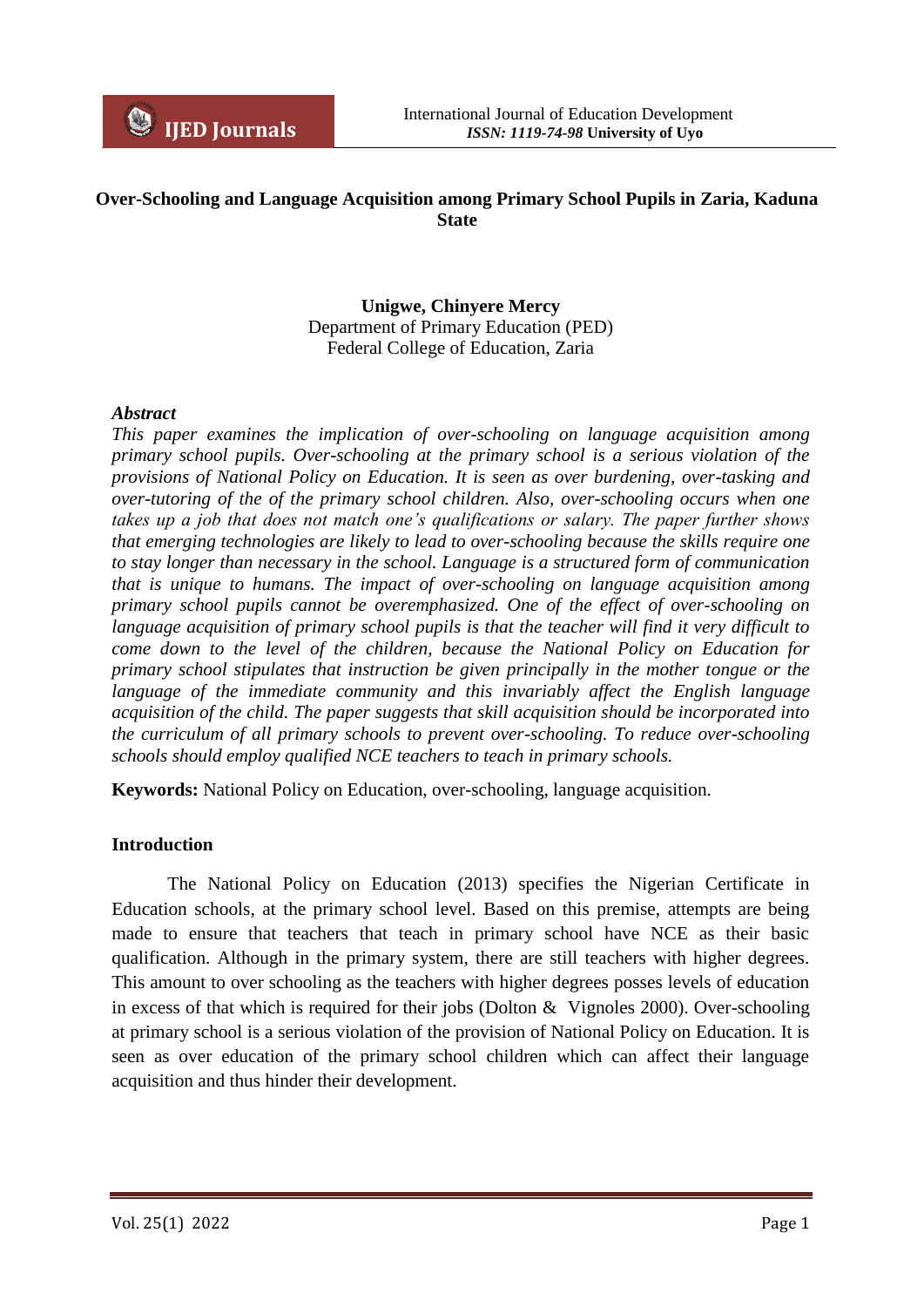# **Concept of Over-Schooling**

Basically, over-schooling is a controversial term that has various meanings for various people. Vander-Meer and Glebbeck (2001) see over schooling as a result of imperfect allocation in the labour market, a situation where many workers have jobs which is below their qualifications. Perhaps the primary school teachers who have higher qualifications such as Masters and Ph.D whereas the required minimum qualification is either NCE holders or a Bachlero"s B.Ed. this situation may call for nonchalant attitude on the part of the teacher towards the job. In extreme cases, some teachers may be frustrated. An individual therefore, could be said to be over-schooled if his or her educational level exceeds the required level of education to do his or her job. For Anon (2013b), schooling is defined as a formal form of education where pupils are taught subjects in a classroom based on a curriculum. Thus, over-schooling means undergoing and undertaking the act or process of being trained, being drilled, instructed, taught or educated far above or in excess of what is provided in the curriculum. In this study the researcher views over-schooling as overburdening, over-tasking or over tutoring children with school-related activities which will give them no opportunity to adequately interact with their environment, especially through play. However, this concept of over-schooling is not yet fully understood but it is explained in terms of over-education which is defined as the phenomenon in which individuals feel burdened or oppressed by the weight of their education according to scholars. It is in this view that this paper is being carried out to examine the implication of overschooling in language acquisition among primary school pupils.

Furthermore, Green, Mclntosh and Vignoles (1999) posit that, over-schooling is an excessive turn out of graduates from tertiary institutions thus creating a gap between what is produced by the educational system and what is demanded in the labour market. The Nigeria situation is a typical example where many states and federal universities, state and federal polytechnics and monotechnics, state and federal colleges of education produce graduates without equivalent labour force that will absorb them. There are many schools of thought that agree that over-schooling has been very controversial according to (Gill and Solbery; 1992) and this stems from the manner in which language is acquired at childhood.

## **Language Acquisition**

Language acquisition is the process by which humans acquire the capacity to perceive and comprehend language, as well as to produce and use words and sentences to communicate. Language acquisition is one of the quintessential human traits, because in humans do not communicate by using language. According to Ezike et al (2010), language acquisition takes place in the infant and the young child at a time when he/she is acquiring many other skills and much other skills and much other knowledge about the world.

Noam Chomsky's (2007) Theory of Universal grammar is right, it's hardwired into our brains. In the 1960"s Linguist Noam Chomsky proposed a revolutionary idea: humans are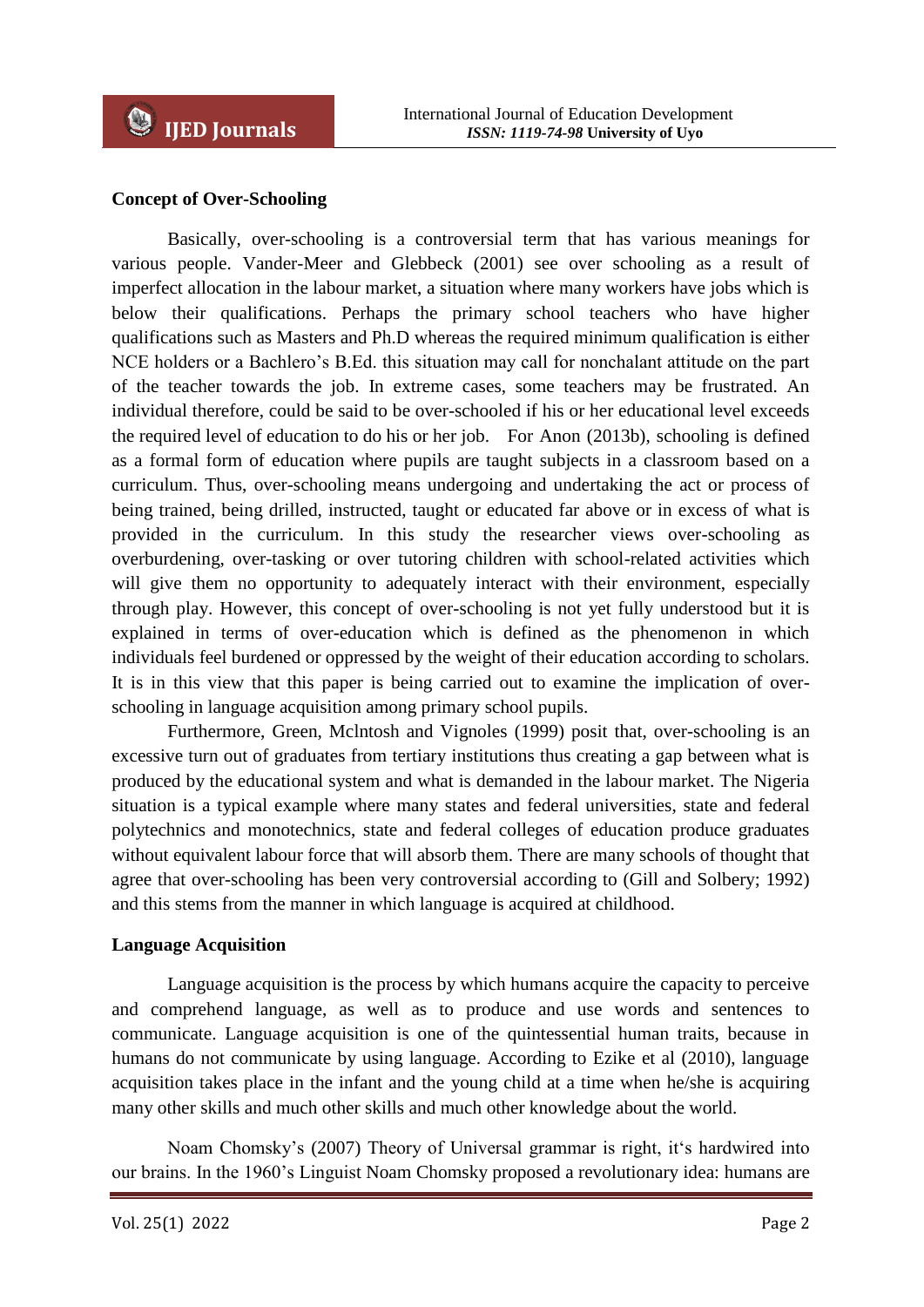all born with an innate knowledge of grammar that serves as the basis for all language acquisition. In other words, for humans, language is a basic instinct. Chomsky also stated that language is so complex, with an unlimited combination of sounds, words, and phrases, that environmental learning is not able to account for language acquisition alone (Chomsky Language Acquisition Device, LAD).

There are basically four stages of language development:

- a. **Babbling**: This occurs approximately between 6-12 months. The sounds children produce in the babbling stage are universal. Children in the babbling stage lack all features of language except for phonology, where they can form and recognize sounds/speech but could not use any of this information to form sentences or to define words/understand what words mean.
- b. **Holophrastic**: The one word or holophrastic stage occurs between approximately 11 months of age and 1.5 years of age. By this point in time, children know which sounds and words get the attention of their parents (*e.g. mama, dada, etc*) and are again, positively reinforced.
- c. **Two-word stage**: After a few months of producing one-word utterances, a child will begin to use two word utterances and continue to do so until they are around the age of 2.5 years old.
- d. **Telegraphic stage**: The telegraphic stage is the last stage of language before a child can speak fluently and begins roughly around 2.5 years of age and onward indefinitely until a child has fluent language skills.

# **Over-schooling and Language Acquisition**

- 1. Over-schooling among other things can hinder child"s language acquisition in spite of Chomsky"s argument on LAD i.e. Language Acquisition Device, which is an instinctive mental capacity that enables infant to acquire and produce language.
- 2. Over-schooling can make the child"s language acquisition to be delayed. That is, the inability of the child to acquire language fast.
- 3. Over-schooling can bring about confusion in the mind of the child during language acquisition especially children born from parents of different ethnic groups.
- 4. Over-schooling causes lower productivity. That is, the over-schoolers are likely to be less satisfied with their jobs.
- 5. General poor attitude of over-schoolers towards relating with people in the society. A dissatisfied person is an angry person.

## **Implication of over-schooling on Language Acquisition**

Dimensions of over- schooling to be considered include: staying long hours in school, volume of tasks usually given as homework, academic work involvement of children at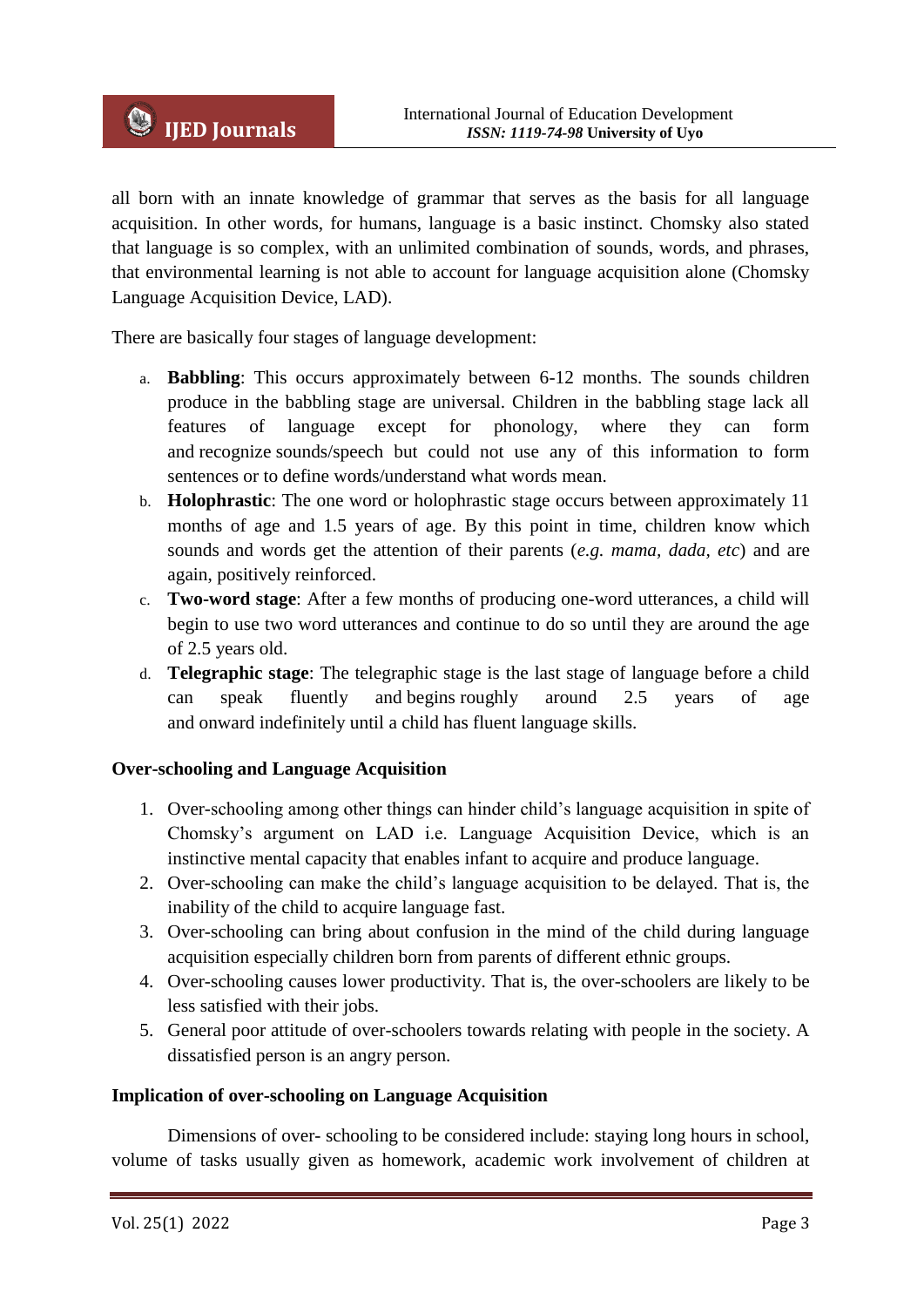school, influence of over-schooling on the children and the possible solutions of overschooling. Over-schooling at the primary level of education can be stressful to the children and in fact, makes school to be stressful. An over-schooled child, according to Joshua (2012), is regarded as one who has schooled beyond the level expected of him/her, or one who has spent a number of years in excess of the number required or expected of him/her. In fact, as a result of the overload of the curriculum of most schools at this level, children are made to stay for a long time in school in an attempt for the school to cover the curriculum without considering the adverse effect this long stay may have on the children.

Having children stay to long in school does not encourage creativity which is acquired through free play. Anderson-McNamee and Bailey (2010) noted that, play could be beneficial to children as it could help them to learn, to socialize, explore their immediate environment, develop an attitude of critical and reflective thinking which encourages creativity, mental and physical development and learning. Supporting this view, Okafor (2010) observed that children could be curious and this natural inclination of theirs should not be hindered but rather they should be allowed to discover facts by themselves by verifying it in an open domain of experience. Children should be allowed to be children.

The National Policy on Education (2004) provided a simple curriculum for this level where little teaching is done through play but this is often not followed as the proprietors overload the curriculum to the point that these children are made to stay long in school in order for the school to cover the curriculum, sometimes not necessarily for educational or social reasons but for economic consideration. In addition, most teachers at this level do not have teaching experience and requisite qualifications. Consequently, they teach the children what is beyond their intellectual development by overloading, overtasking and overburdening them.

Most parents contribute to the problem of over-schooling as they tend to believe that the longer the children stay in school, the more they learn. As a result, they send their children to private schools where they stay long hours in school and also attend schools during the holidays. For such parents, this is "computer age" and they want to push their children to move fast in order to meet up with the new trend. This amounts to overschooling. Over-schooling at this level can be stressful to the children and in fact makes schooling to be very stressful. Children at this level are denied rest and play which are very necessary for their cognitive, social, emotional and physical development.

Children are simply exposed to information above and beyond their chronological age and developmental task. Overstimulation of their brain through over tutoring may be detrimental to their mental development and functioning. As over-schooling of children is gaining grounds, particularly in Nigerian private schools, there is a great need to understand the perceptions or view of parents on over-schooling of children at this level of education, and this is the focus of this study.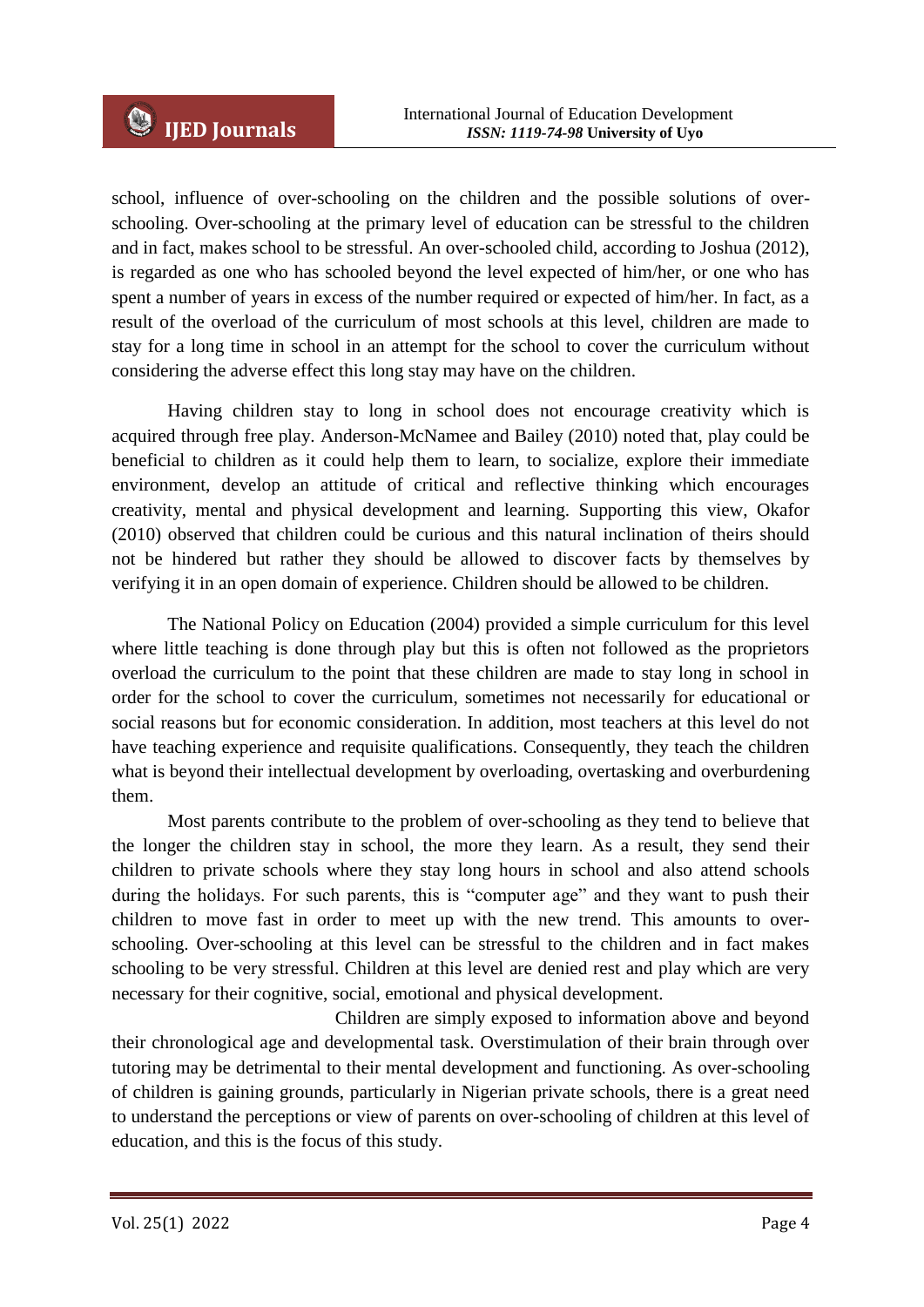Another aspect of over-schooling to be considered in this research work is the volume of homework given to the children at this level. Primary education is very important because it is the early years that determine what the adult becomes. As summarized by Maduewesi (1999), early childhood education is necessary as a lifelong source of developing interest and aspiration among young children.

However, serious violation of the provisions and guidelines of the National Policy on Education (2004) are observed at this level, such as over-schooling of the children. Government provided a simple curriculum as a guideline for the operations at this level. This simple guideline allows the teaching of children through play. Curriculum, as explained by Umobong, Akubuiro and Idika (2012) is the official and authentic content which translates the expectations of the society into bits of knowledge, skills and attitudes that should be transmitted to learners with a given course or programme in both formal and non-formal school setting.

There is also the problem of non- uniformity of the curriculum used by different providers of pre-primary education. The non-uniformity of the curriculum used by different schools poses a lot of problems especially as government does not adequately monitor the pre-school programme. Ibiam(2012), advised that as a result of the young children"s learning pattern, social, emotional and cognitive development should be at the children"s pace taking place through play and active method, rather than having the curriculum of a particular class or school being overloaded beyond the level of the children. Another ugly situation is that it is possible that some teachers at this level of education are professionally unqualified, underskilled, undereducated or under-schooled to actually understand the goals and purposes of this level of education as provided by the FRN (2004) in her National Policy on Education and the learning theories.

This actually violates developmental task orientation according to psychology of learning. Again, the proprietors and the professionally unqualified teachers feel that children can learn only if they are given a lot of homework (Umobong et al.2012). This is one of the reasons they keep children after the normal hours between 4.00pm to 5.00pm and they still go home with homework assignment to be submitted the next day.

Some overzealous parents may also push the children to jump to the next higher class, without considering the children"s readiness and ability to cope with the new task. This violates Harvighurst"s developmental task theory of 1977 which states that when the time is right, the ability to learn a particular task will be possible. It is as a result of this inability to cope with the task, that homework is done by their parents. This amounts to over-schooling. Marzano and Pickering (2007) observed that the issue of homework had been a perennial topic of debate in education.

Over involvement of the children in academic activities at this level is also another aspect of over-schooling. As observed by Umobong, et al. (2012), when the missionaries initially introduced formal education, children enrolled in school was between the ages of 5 or 6 when they were considered mature enough to be able to cope with the rigors associated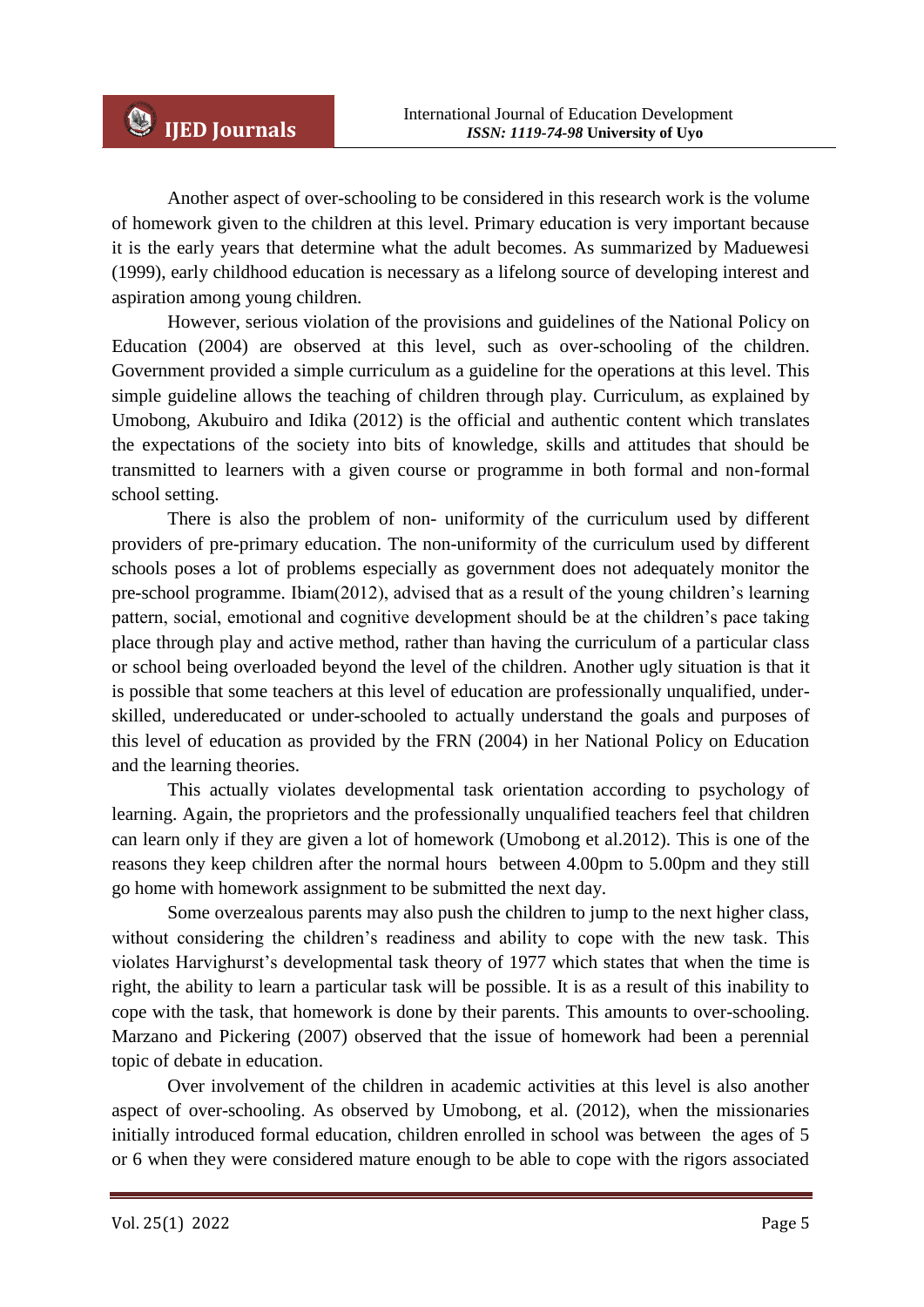with school. As noted by the researchers today the story is different as children get enrolled at the very tender age of less than 2 years. These children are made to sit down for a very long period engaging in one academic work or the other in the day without enough recreational activities. Many children, as a result of being over involved in only academic activities, lose out on the simple pleasure of play (Umobong, et al, 2012). During childhood, play provides an excellent opportunity to learn and practice skills likely to enhance lifelong fitness and good health. Early mastery of these basic skills crucially helps the children to perform and understand the value of these activities better in their education or as adults. According to Eurydice-Network (2013), play fights against sedentary life style and obesity. Therefore, children should be allowed to play adequately because play is children"s work. At this level, school related activities should not be overstretched because learning does not occur only within the school environment. The former President of United States George W Bush as cited by Spellings (2005) observed that, quality learning and education of our children at this level should not be compromised and when it comes to the education of our children, failure is not an option.

Psychology teaches that children have very short attentive span. They cannot sit down at one place for a long time unlike adults. Attention is of course very important in any learning situation because unless pupils pay attention in class, little or no learning can take place (Ibiamand-Aleke, 2012). Over-tutoring as observed by Uganga (2012) might lead to overstimulation of the learner's brain which could be detrimental to the learner's wellbeing and could lead to nervous disorder, depression and insanity. Wendy (2011) while expressing fear over this issue of over-schooling, stated that excessive tutoring could damage a child"s intrinsic motivation and self-esteem. Children need a lot of time to relax and play for mental, intellectual, social, physical and emotional development. Play promotes mastery of the environment and practical skill which helps them to appreciate their world. This is actually lacking in our contemporary early childhood education due to the problem of over-schooling. Mostly private schools are victim of over-schooling.

## **Conclusion**

To conclude, children should not be kept in school beyond the normal school period. This is so because if children are allowed to stay long in school they will not have enough time for free play. This does not encourage creativity. Overburdening pulps with homework will not allow them to have time for their leisure. This will also delay their language acquisition because there is no time for them to practicalize what they have been taught. However, they maintained that these children should be exposed to real teaching at school and not just the rudiments of numbers, letters, colours etc. From this study it is justified that over-schooling of primary school pupils have effect on their language acquisition.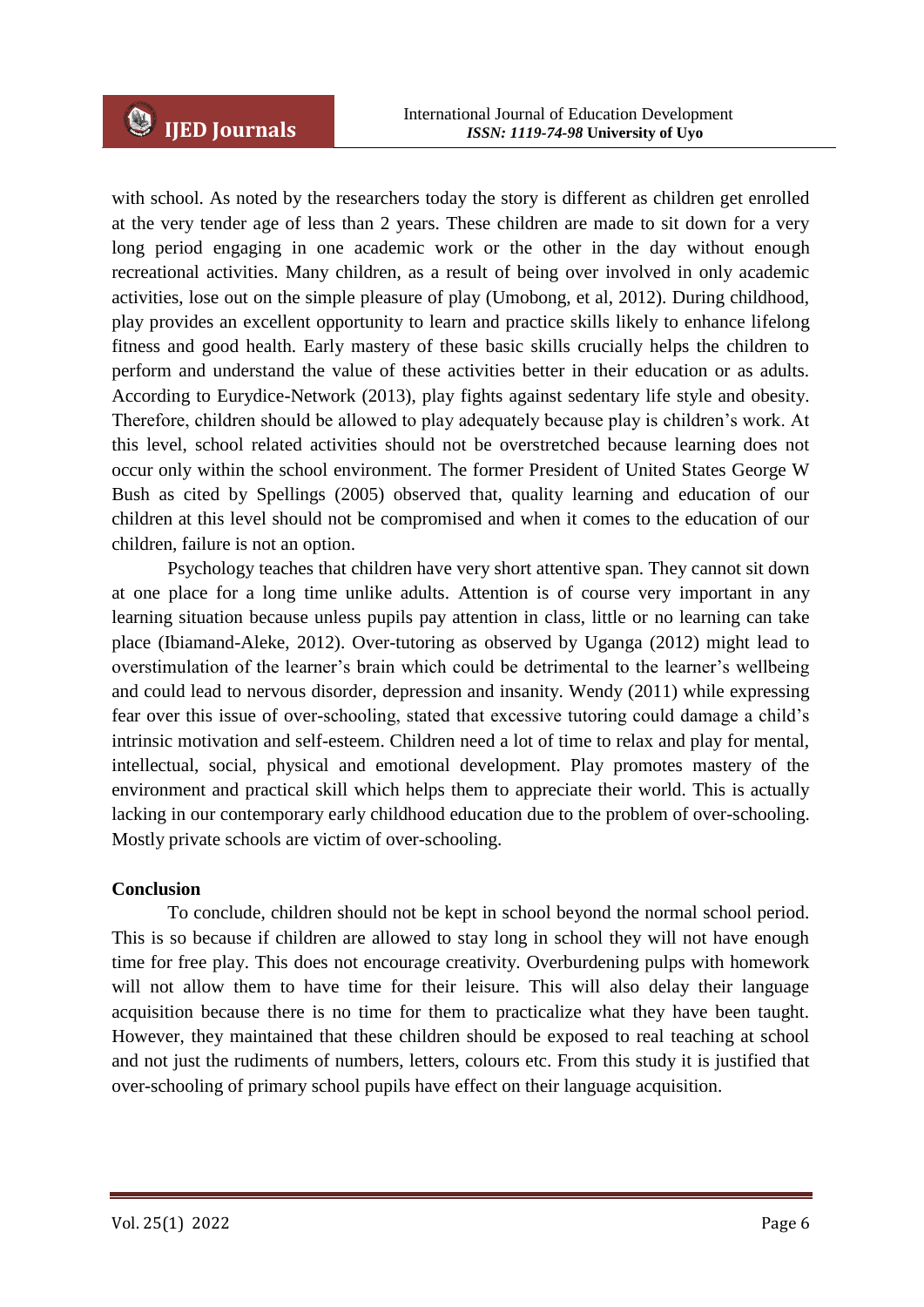## **Suggestions**

- a) The curriculum planners should further develop curriculum in line with the age of pupils or capacity of the pupils and device a means of checkmating adequate implementation of the curriculum in schools.
- b) Government should provide employment opportunities that are commensurate with people"s qualifications and allow workers in the job go for further studies as at when due.
- c) Children should not be overburdened with work that will make them stay longer in school. This paper recommends a period between 8am to 1 am for children at this level.
- d) Not too many languages should be exposed to a child during the period of language acquisition, that is, from birth to the age of five.
- e) Seminars should be organized by the ministry of education from time to time to educate teachers on the psychological implication of over-schooling of children at the primary school level.
- f) Teachers with higher degrees at the primary school level should be motivated and encouraged by the government and stakeholders to put in their best in the system.
- g) Government should ensure proper monitoring and supervision of the activities of both private and public schools on regular basis in line with the stipulations by the Federal Government of Nigeria in the national poilicy of education.
- h) Parents should be part of the decision making body of the school (Parent Teacher Association).

## **References**

- Anderson-McNamee, J. K., & Bailey, S. J. (2010). Importance of play in early childhood development. Retrieved from http://www.msextensio.org/publications/HomeHealthan.
- Anon, M. (2013b). What is the difference between education and schooling? Retrieved from https://site.google.com/site/edu-visntel-2013-6/on June, 2013.
- Bishop, J. (1995). Improving Job Worker matching in the US labour market: what is the role of employment service? In T. Husen and T.N Postlethwaite (Eds.),*The international encyclopaedia of education,*2nded.(7) 1995(pp.4249-4255). Great Britain: BPC Wheatons Ltd.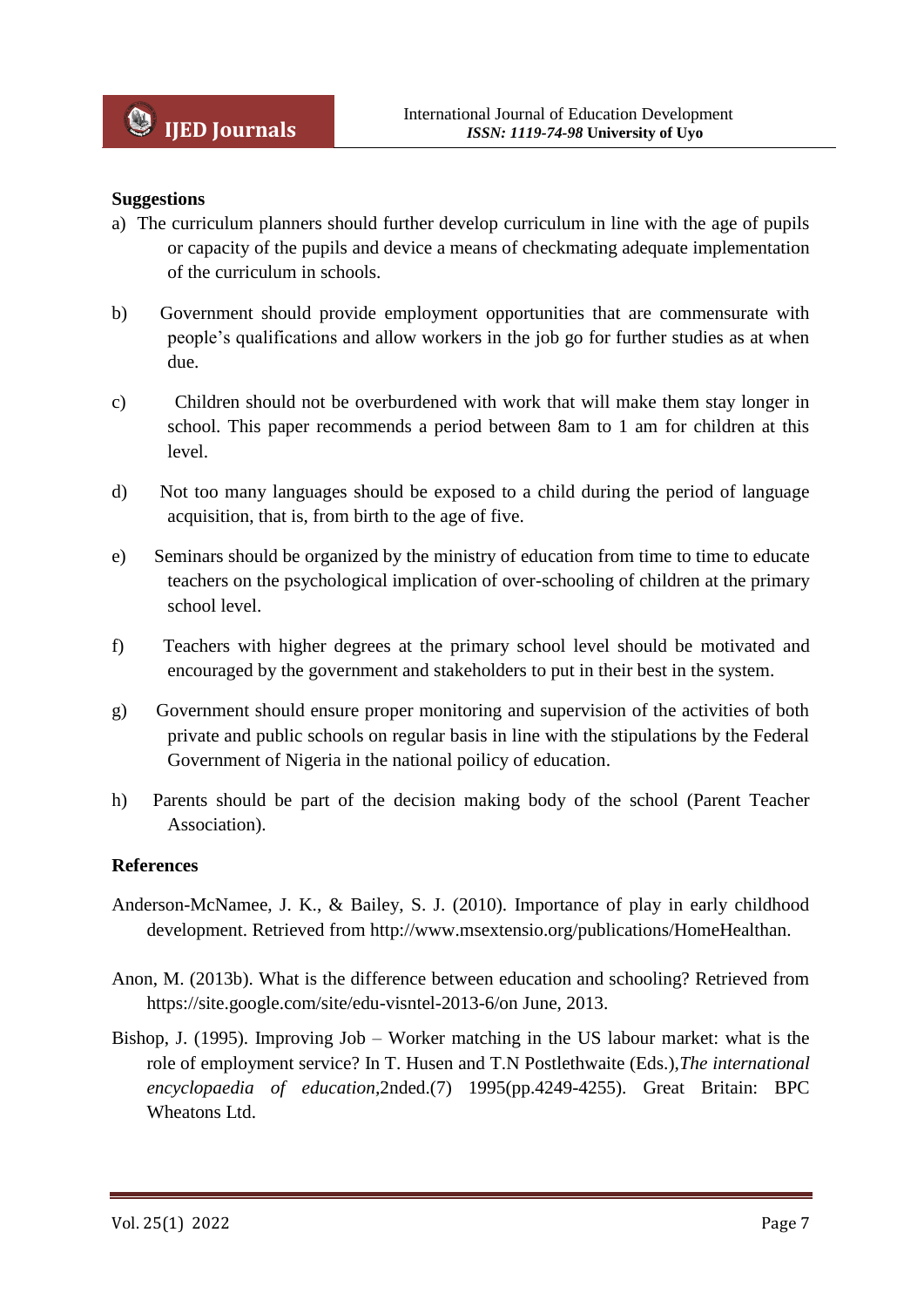- Dolton, P. & Vignoles, A. (2000). The incidence and effects of over education in the UK Graduate Labour Market. *Economic of Education Review,* Vol. 19 (10):179-198.
- Eurydice –Network, (2013). Physical Education and Sports at school in Europe. Retrieved from http://www.eacea.ec.europa.eu/education/eurydice/ documents/thematic\_reports/1
- Ezike, V.N., Umezinwa, R.N & Udogu, C.O. (2010). *Basic English grammar and methods*. Awka: Fab Anieh Nig. Ltd.,
- Federal Republic of Nigeria (2004). *National Policy on Education.* Lagos: NERDC Press.
- Gill, A.M. & Solbery, J. (1992). Surplus schooling and earning: a critique. *Journal of Human Resources*, Vol. 27 (8): 683-689.
- Green, F., Mclntosh, H. & Vignoles, A. (1999). Over education and skills: clarifying the concepts. Discussion Paper N435, Centre for Economic Performance. London: School of Economics.
- Ibiam, J. & Aleke, D. I. (2012). Over-schooling: a threat to early childhood education*. Journal of Education*, Vol. 5(3):45 – 52.
- Ibiam, J. (2012). Contemporary Issues in Early Childhood Care and Education. In Q.I. Obinaju, and J. Ibiam (Eds.), *Early Child Care and Education for Universities and Colleges of Education* (pp 266-287). Uyo: Soulmate Press.
- Joshua, M. T. (2012). Over-schooling: Concept and Reflections on Nigeria Context. *Journal of Education*, Vol. 4(3):59- 26.
- Maduewesi, E.J. (1999). Early Childhood Education, Theory and Practice. Lagos: Macmillan.
- Marzano, R.J. & Pickering, D.J. (2007). Special topic/the case of "for and against homework" Retrieved Retrieved from www.marzanoresearch.com/document/GSASR\_Homeworkarticle.pdfon 30/6/13
- Okafor, F.C. (2010). *Philosophy of education and third world perspective*. Port Harcourt: Odomezie Kris and Company.